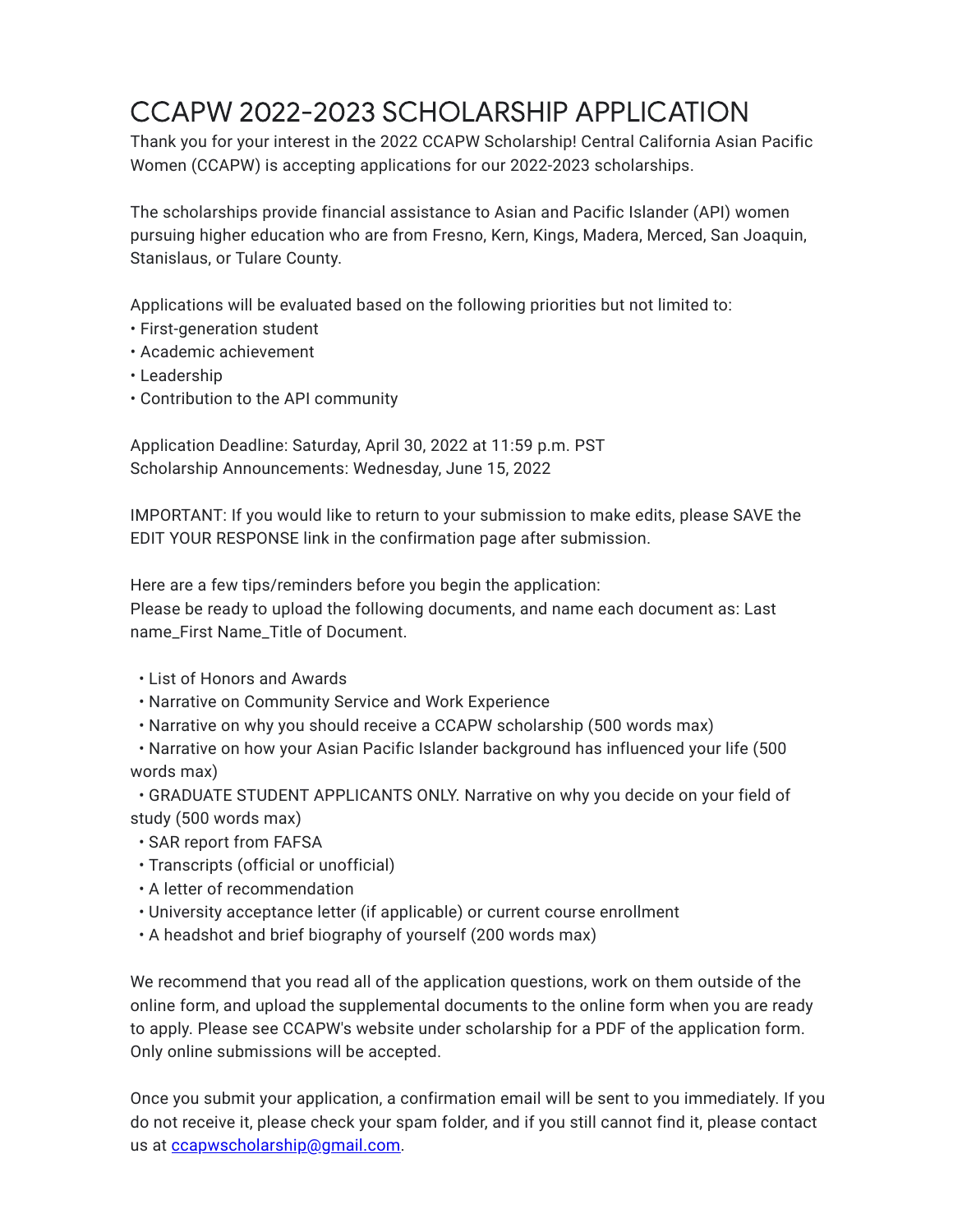We are excited for the opportunity to support your pursuit of higher education!

Any files that are uploaded will be shared outside of the organization they belong to. \* Required

1. Email \*

# Demographic Information

- 2. Applicant Name (First and Last) \*
- 3. Preferred Name (If different than Applicant Name)

#### 4. **Pronouns**

*Check all that apply.*

| she/her/hers         |  |  |
|----------------------|--|--|
| he/him/his           |  |  |
| $ $ they/them/theirs |  |  |
| Other: $\Box$        |  |  |
|                      |  |  |

### 5. Current Address \*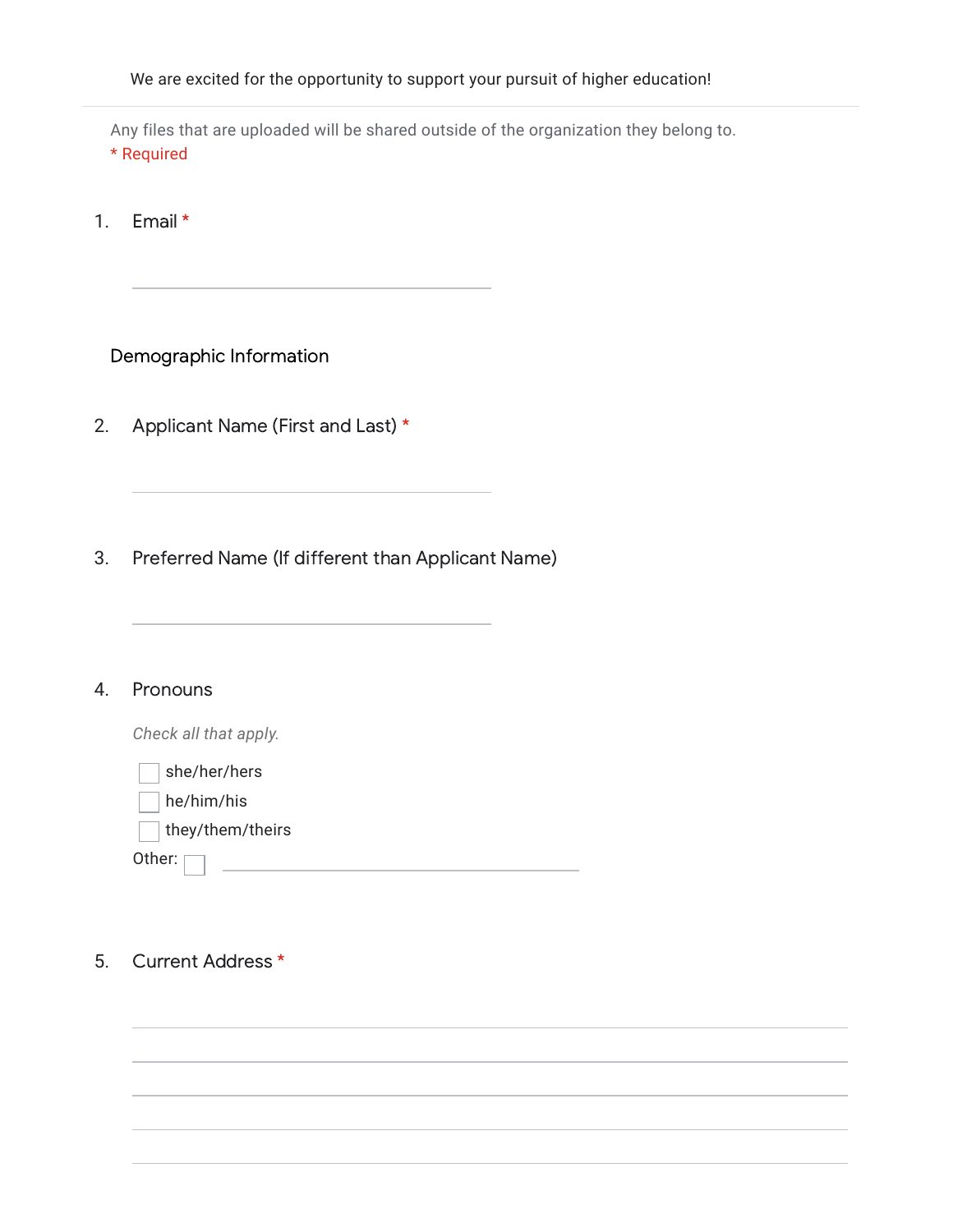#### 6. Permanent Address \*

7. Email \*

8. Phone Number \*

9. Ethnicity \*

#### 10. Select your student status: \*

*Check all that apply.*



- First Year Undergraduate Student
- Continuing Undergraduate Student  $\mathbb{R}$
- First Year Graduate Student
- Continuing Graduate Student
- Re-Entry Student

Additional Information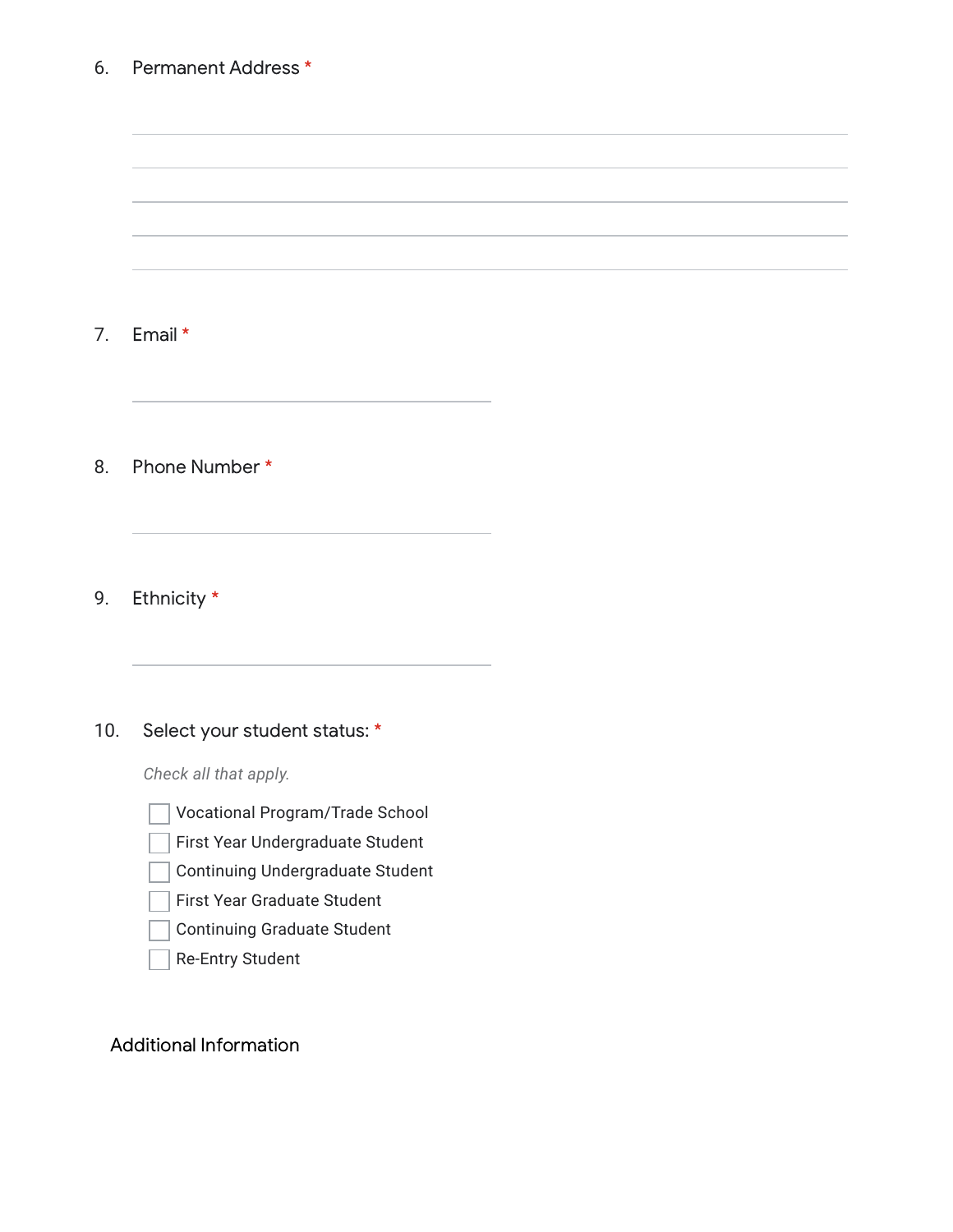11. Are you a first generation college student? \*

*Mark only one oval.*

Yes

No (If no, please go to the next question)

- 12. If you answered No to the previous question, what is the highest educational level of your parent(s) or guardian(s)?
- 13. What is the EFC (Expected Family Contribution) amount listed on your Student Aid Report (SAR) (Student Aid Report) from FAFSA (Free Application for Federal Student Aid) or, if applicable, your California Aid Report (CAR) from the California Dream Act Application (CADAA). \*
- 14. Name and location of the educational institutional where you have been accepted and plan to attend in the fall. If you are currently a student, name and location of your current institution. \*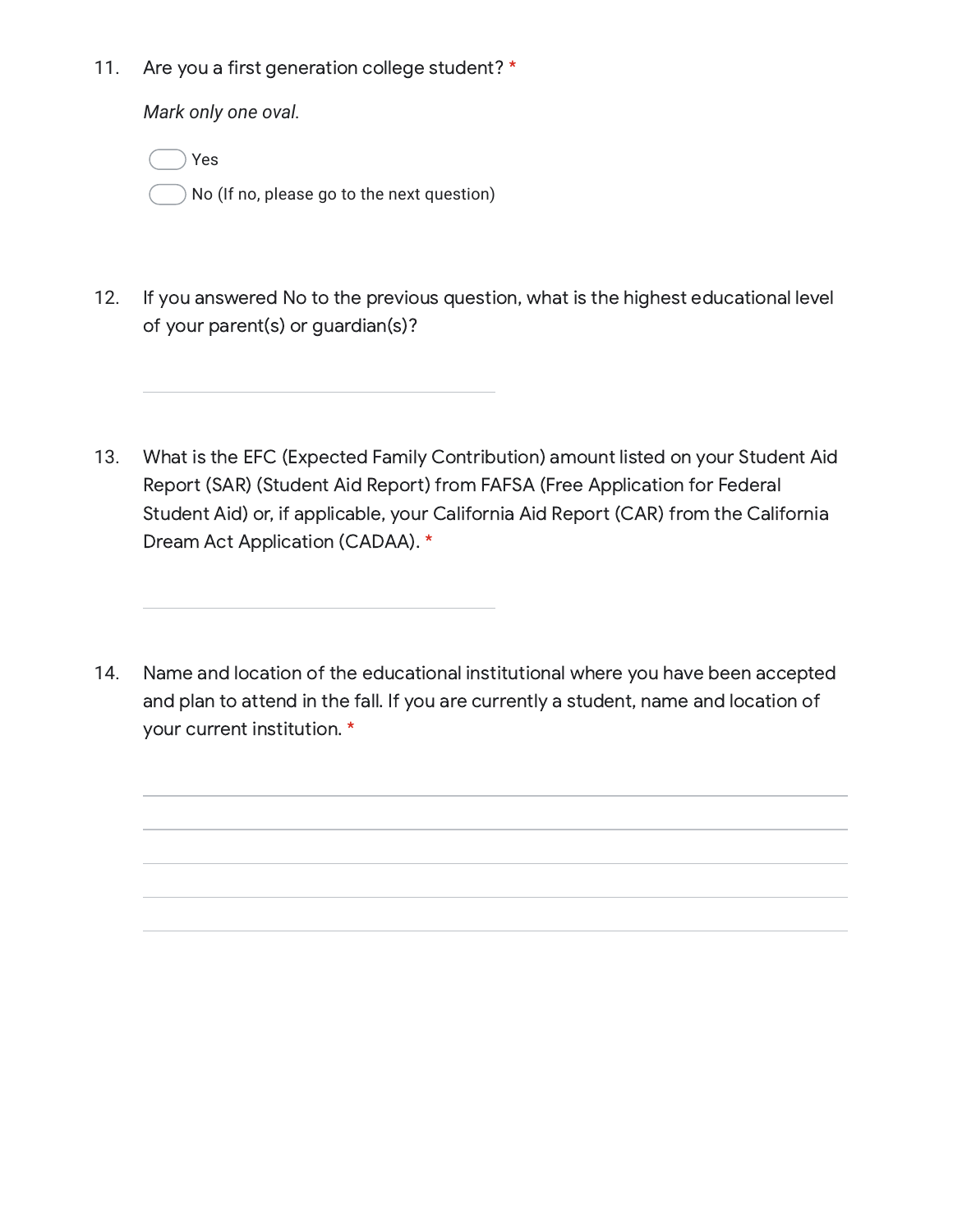| 15. | Major/Area of Study and Career Objective * |  |  |
|-----|--------------------------------------------|--|--|
|-----|--------------------------------------------|--|--|

| 16. | If applicable, what is your weighted GPA (as listed on your most recent transcript)?<br>$\star$          |
|-----|----------------------------------------------------------------------------------------------------------|
| 17. | How did you hear about the CCAPW scholarship? *                                                          |
| 18. | Have you ever received a CCAPW scholarship? *<br>Mark only one oval.<br>Yes<br>Skip to question 21<br>No |
|     | Previous CCAPW Scholarship Awardee                                                                       |
| 19. | What year did you receive a CCAPW Scholarship?<br><u> 1989 - Johann Barbara, martxa alemaniar arg</u>    |
| 20. | What CCAPW Scholarship did you receive and for what amount?                                              |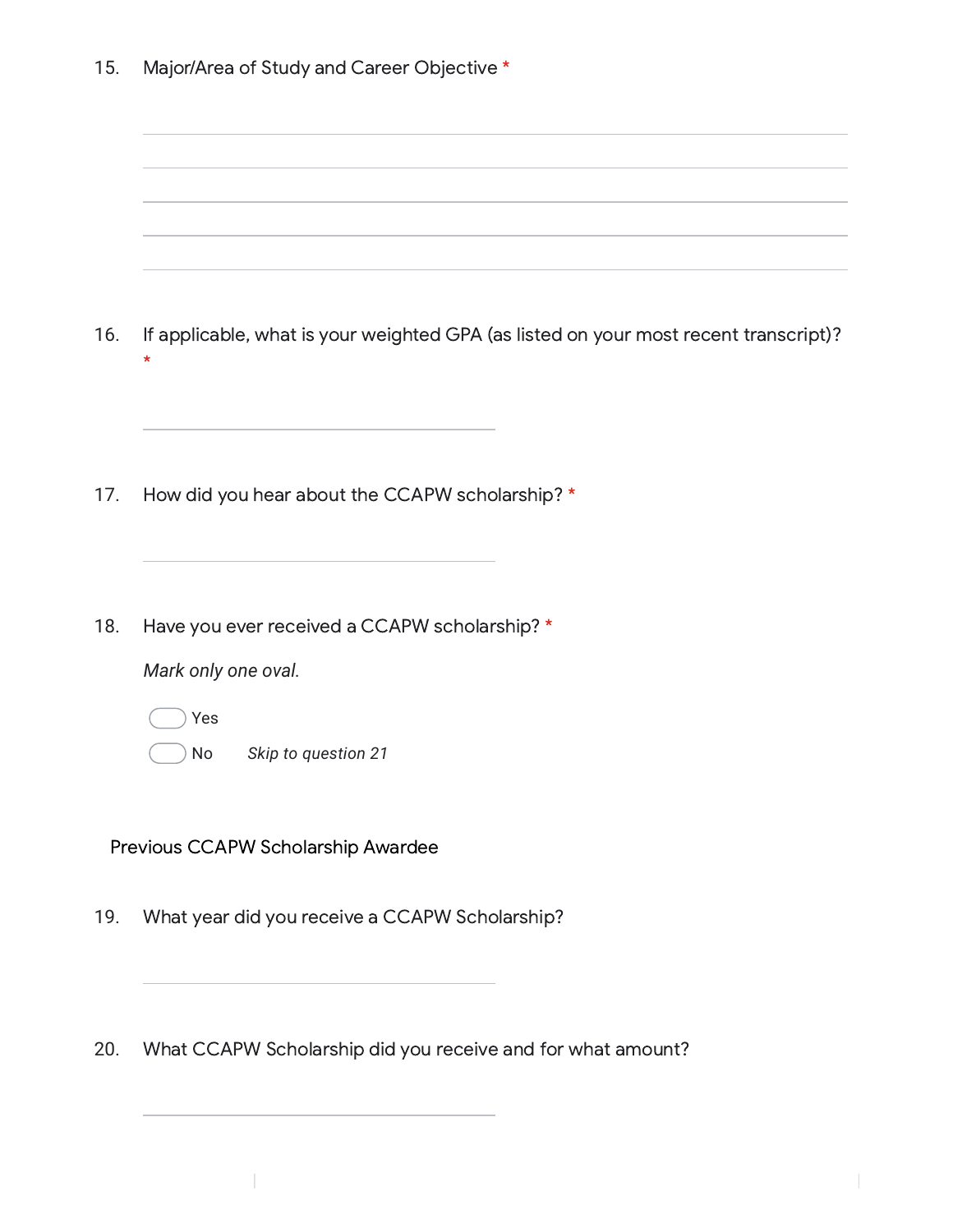# **Supplemental Documents**

Instructions: Please upload supplemental documents for the following. The documents must be either in PDF or Microsoft Word format (unless otherwise noted). Please ensure each document includes your full name and review the maximum number of words.

21. Honors and Awards. List scholarships, grants, and financial awards and include the amounts. You may also include class distinctions, honors or awards received, and the year earned. Please upload as a single page in PDF or Word file. On each document uploaded, include your full name. \*

Files submitted:

22. Community Service and Work Experience. Discuss your community service and work experience (include timeframe, volunteer experience, contribution to the Asian and Pacific Islander community, summer jobs, or internships) that shape your commitment to giving back to the community. Please upload as a single page in PDF or Word file. The document may be single-spaced. On each document uploaded, include your full name. \*

Files submitted:

23. Please share how the CCAPW scholarship award would improve your educational experience. In your answer, address, as applicable, the adversities of being a firstgeneration student, academic achievement, leadership, and/or financial need. (500 words max). Please upload in PDF or Word file. On each document uploaded, include your full name. \*

Files submitted:

24. Describe how your Asian Pacific Islander background has influenced your life, goals, and educational endeavors. (500 words max). Please upload in PDF or Word file. On each document uploaded, include your full name. \*

Files submitted: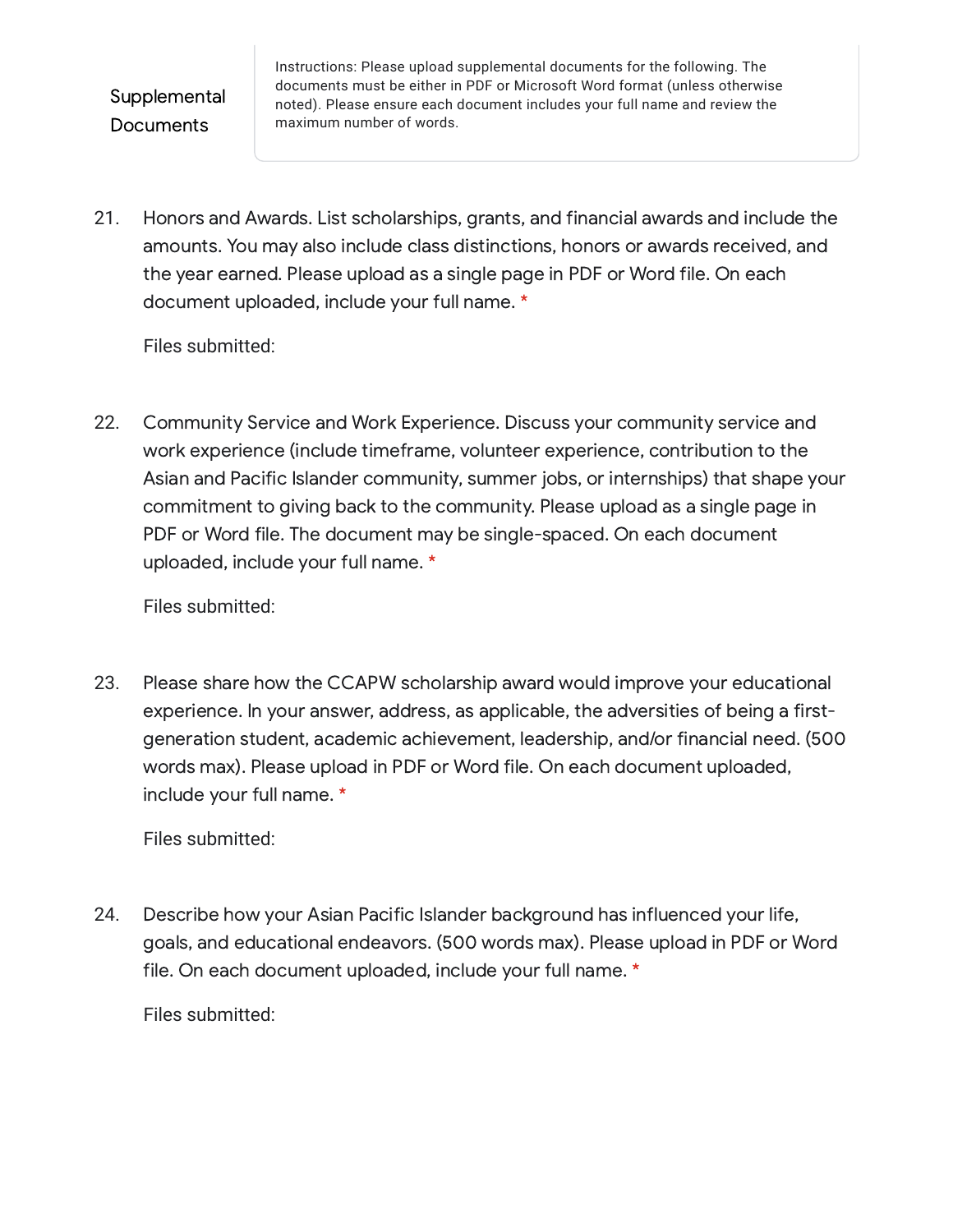25. GRADUATE STUDENT APPLICANTS ONLY. Why did you decide on your graduate field of study? How do you feel your area of study will impact Asian Pacific Islander women? (500 words max). Please upload in PDF or Word file. On each document uploaded, include your full name.

Files submitted:

26. Please upload a copy of your Student Aid Report (SAR) (Student Aid Report) from FAFSA (Free Application for Federal Student Aid) or, if applicable, your California Aid Report (CAR) from the California Dream Act Application (CADAA). Only PDF format will be accepted. \*

Files submitted:

27. Please upload a copy of your transcripts (official or unofficial). Only PDF format will be accepted. \*

Files submitted:

28. Please upload a copy of your acceptance letter or email. If you are a student currently attending college, please upload your course transcript for the current semester. Only PDF format will be accepted. \*

Files submitted:

- 29. Files submitted: Please upload a letter of recommendation. Only PDF format will be accepted. \*
- 30. Please upload a headshot and brief biography of yourself. If selected as a scholarship recipient, the information you share will be included in the CCAPW Scholarship Gala booklet. Your biography may include a discussion of your API background, community involvement, and unique challenges/experiences that you and your family have overcome, in addition to providing the name of the educational institution you plan to attend or attending, and a discussion of your educational and career goals. (200 words max). \*

Files submitted: